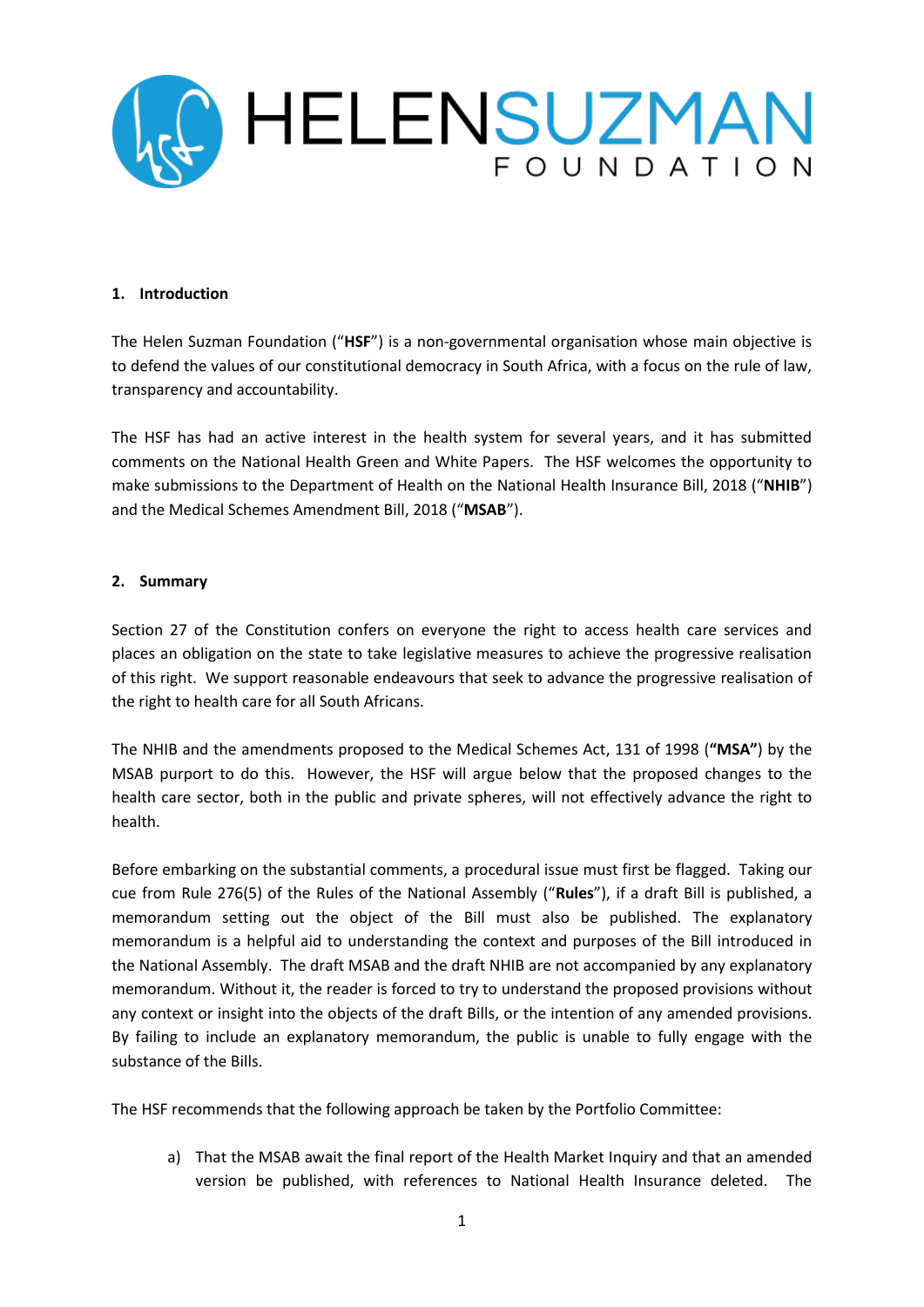rationale for other changes needs to be explained fully in the accompanying explanatory memorandum.

b) That the NHIB be withdrawn, and replaced by measures to strengthen the provision of health services by the government, with special consideration given to servicing unmet need.

# **3. The health status of the South African population**

Key indicators are set out in Appendix 1. South African mortality risk is well above the global level<sup>1</sup>, and much worse than other countries at our level of gross domestic product per capita in purchasing power parity terms<sup>2</sup>. Life expectancy at birth dropped sharply with the onset of the HIV/AIDS epidemic<sup>3</sup>. According to the World Health Organisation ("WHO"), only two countries had a higher incidence of HIV infections and none had a higher incidence of TB infections in 2016<sup>4</sup>. The decline in life expectancy has been reversed, but at the cost of imposing a heavy and rising burden of the primary HIV/AIDS and TB programme on district health services. Expenditure on these programmes is budgeted at 37.2% of district health expenditure (excluding district hospitals) in 2018/19<sup>5</sup>. Noncommunicable disease is also prevalent. Only 18 countries had worse mortality from noncommunicable diseases between the ages of 30 and 70 than South Africa $6$ .

Measuring morbidity (disease while alive) is more complex. One approach is to discount years of life spent in morbid states by factors based on their severity. This creates a difference between life expectancy and health adjusted life expectancy. The WHO estimates that the gap was 7.9 years in South Africa in 2016. In all but the youngest age group (0-4), most days lost each year were as a result of non-communicable diseases<sup>7</sup>.

The health status of a population depends mainly on living standards, education, environmental factors, epidemic and endemic infectious diseases and life styles (including risky behaviour). The provision of health care services, essential as they are, is only one determinant of population health status.

# **4. The private sector and the Competition Commission's Private Health Market Inquiry into Private Health Care**

**.** 

<sup>&</sup>lt;sup>1</sup> Appendix Figure1

<sup>2</sup> Appendix Table 1

<sup>3</sup> Appendix Figure 2

<sup>4</sup> WHO, World Health Statistics

<sup>5</sup> National Treasury, Provincial budgets, Health votes, 2018

<sup>6</sup> WHO, World Health Statistics

<sup>7</sup> Appendix Figure 3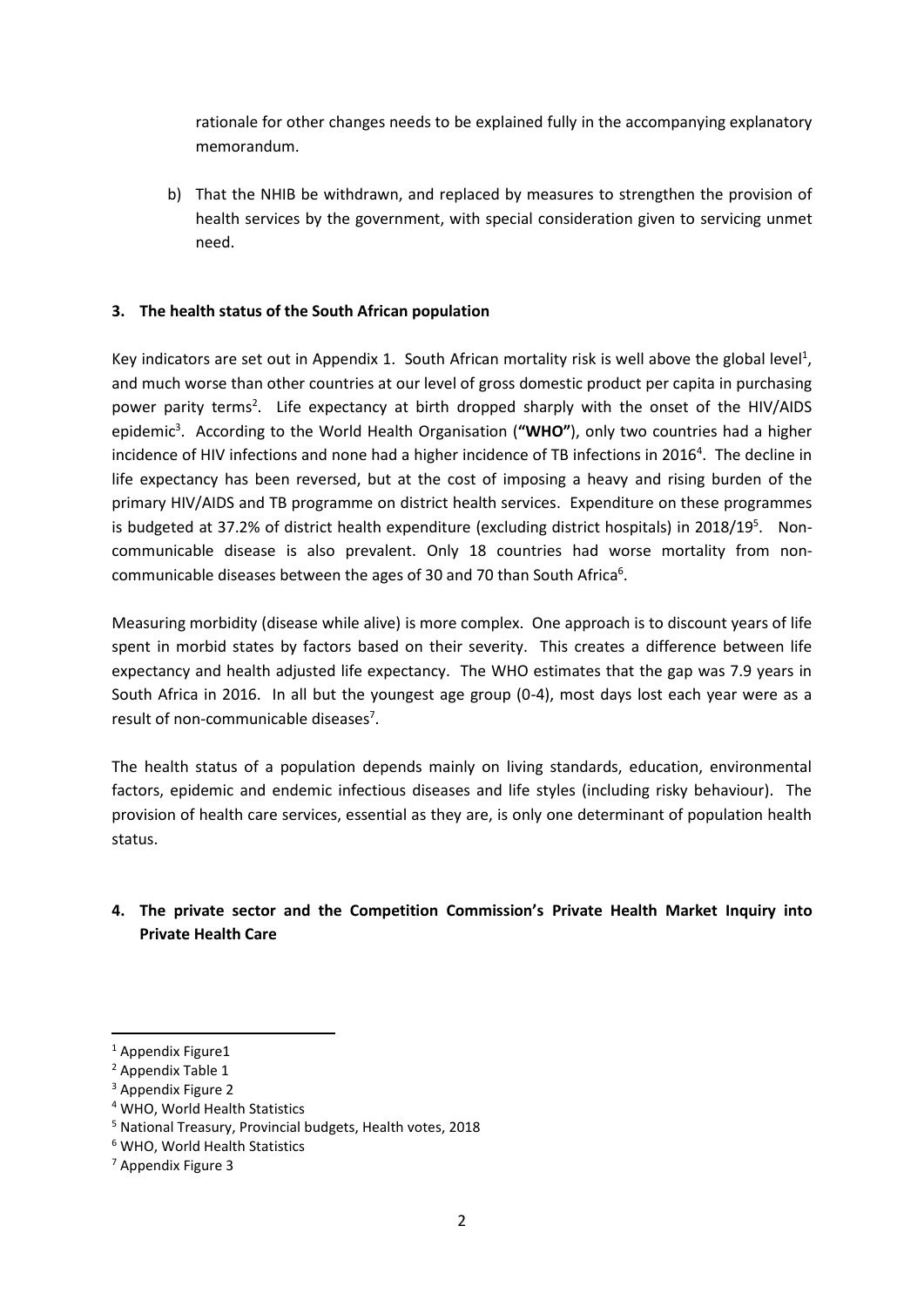The private health sector, while more efficient at providing health services than the public sector, is not exempt from problems of its own. The issues facing the private sector were recently explored in detail in the provisional report of the Competition Commission's inquiry into the health market.

Issues identified include high and rising costs of healthcare and medical scheme cover, highly concentrated funders and facilities markets, disempowered and uninformed consumers, a general absence of value-based purchasing, ineffective constraints on rising volumes of care, practitioners that are subject to little regulation, and failures of accountability at many levels.

The Commission came to the conclusion that numerous failures exist in the private health sector which require intervention. Failure to intervene could see individuals, currently obtaining services in the private sector, becoming unable to afford such services, increasing the strain on the public health sector. In order to overcome these failures, attention to all the Commission's recommendations will be important. Merely confining attention to a subset of them will not produce the desired results, and may even make matters worse. A revised, improved MSAB, focused solely on the private sector, should deal with all the medical aid issues identified in the final report of the Commission.

### **5. The status of the public health sector**

The existence of a diagnostic report of the problems of the private sector is not matched by a corresponding report for the public sector. Section 54 (2) (a) of the NHIB provides that:

Phase 1 [of implementation] encompassed a period of five years from 2012 to 2017 and included testing of effective health system strengthening initiatives.

This Phase is now complete, but there has been no report published on its outcomes. We believe that the National Department of Health owes the country such a report, which should outline where strengthening is needed, and describe the outcome of the testing of initiatives. In particular, Phase I appraisal reports should be published in their entirety. We encourage voluntary publication on their completion, which would remove the need for interested parties to resort to administrative or legal action in order to access the information.

The establishment of the Office of Health Standards Compliance has been a step forward, but the results of its first inspection (in 2016/17) are alarming. Only seven out of 851 inspections found health establishments fully compliant with requirements, with a score of above 80%. By contrast 532 establishments were assessed as non-compliant or critically non-compliant, with scores of below 50%. Inefficiencies identified included the shortage of doctors, especially in rural areas; long distances to the nearest hospital; medical supplies, and equipment failure, which result in patients not being able to receive surgical treatment; medical legal claims and accrued contingent liabilities are a significant financial burden, as are rising personnel costs. Patients have also reported issues, including cleanliness; drug availability; incorrect diagnosis and long waiting periods. Above all, it is evident from the report that many of the defects are managerial, with lack of oversight and timely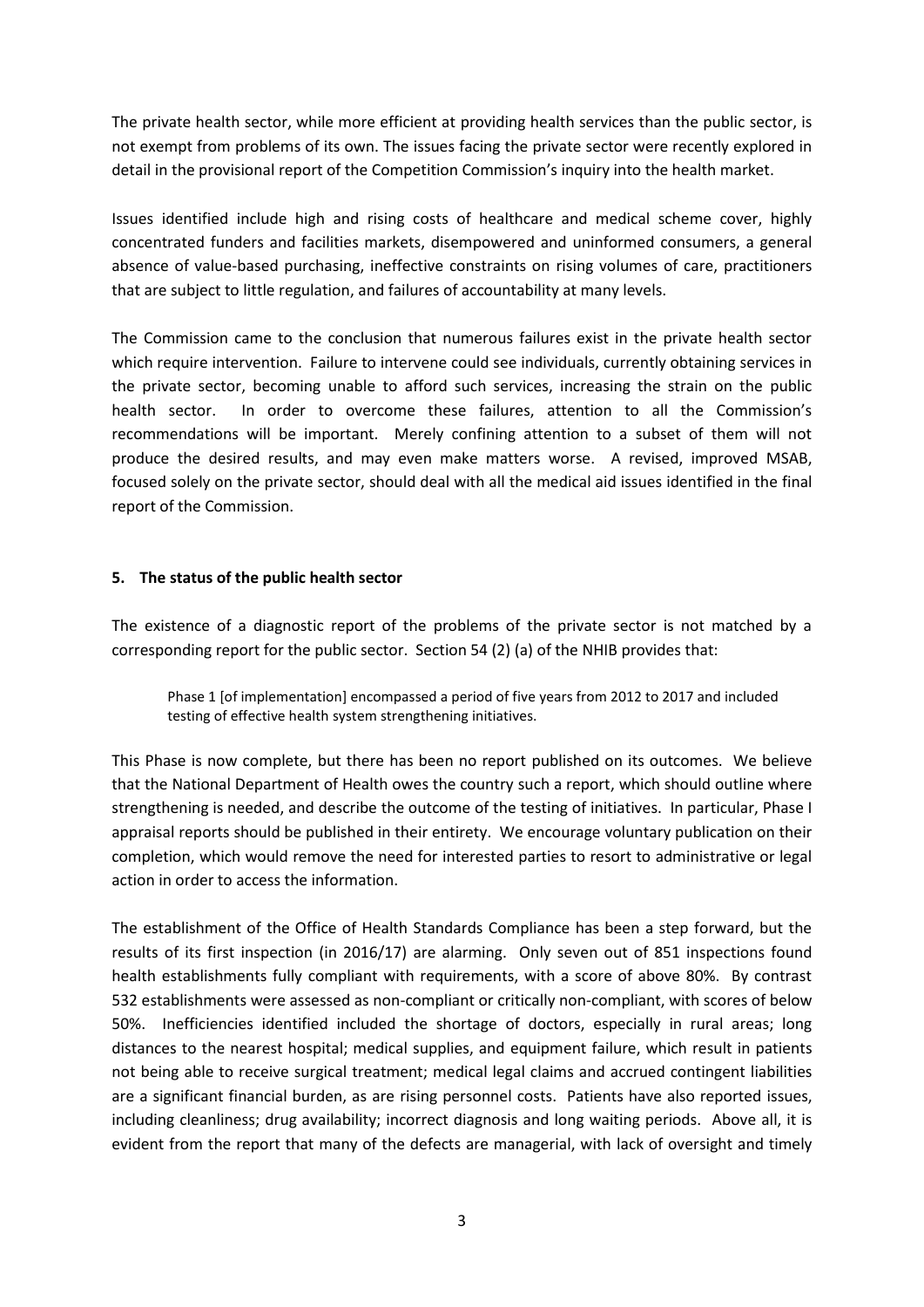intervention whenever there is delivery failure, and lack of accountability at national and provincial level.

The managerial problems support our central contention that it would be counter-productive to direct scarce managerial capacity in the public health system to a major overhaul of the funding and contracting system while so many in-facility management problems remain. We also do not believe that the government has the capacity, or will have it in the foreseeable future, to run the NHI Fund. Two examples illustrate the point:

There have been difficulties, still not fully resolved, with the social grant system ever since the Constitutional Court declared its contracts to deliver grants illegal in 2014. And the social grants system is much simpler than the NHI would be. Social grants require only that beneficiaries be identified and paid. The NHI Fund would have to be informed of changing best medical practice and its costs, incorporating them in benefits design and pricing, in accordance with funds received each year and patterns of utilization, contract with a multitude of health care providers, and ultimately manage more money than the social grants system.

Similar problems have been found with the land restitution process. Twenty years after the closing date for the first round of applications, 7 000 claims remain unsettled and 19 000 are not finalised. At the current rate of progress, the second round of claims already lodged will take over 140 years to process<sup>8</sup>.

# **6. The NHI Bill**

The major difficulty with the NHIB proposals is the disconnection between the financial changes it seeks to introduce on the one hand and implementation challenges on the other.<sup>9</sup> What the current health system requires is a reform that substantially addresses the issues facing the public health system, on which many people will continue to rely.

The HSF believes that the reform proposed by the NHIB will not substantially address the implementation issues. It will instead worsen inefficiencies by increasing the administrative burden. The NHIB fails to address several issues which desperately require intervention.

Some terminology needs discussion. A health care provider in the NHIB is as defined in Section 1 of the National Health Act ("**NHA**"), and means any person providing health services in terms of any law. A health establishment is as defined in Section 1 of the NHA as the whole or part of a public or private institution, facility, building or place that is operated or designed to provide inpatient or outpatient treatment. A service provider is defined in Section 1 of the NHIB to be a health care provider and a health establishment.

1

<sup>8</sup> Parliament of South Africa, Report of the High Level Panel on the Assessment of Key Legislation and the Acceleration of Fundamental Change, November 2017, p 238

<sup>9</sup> SAHR 2017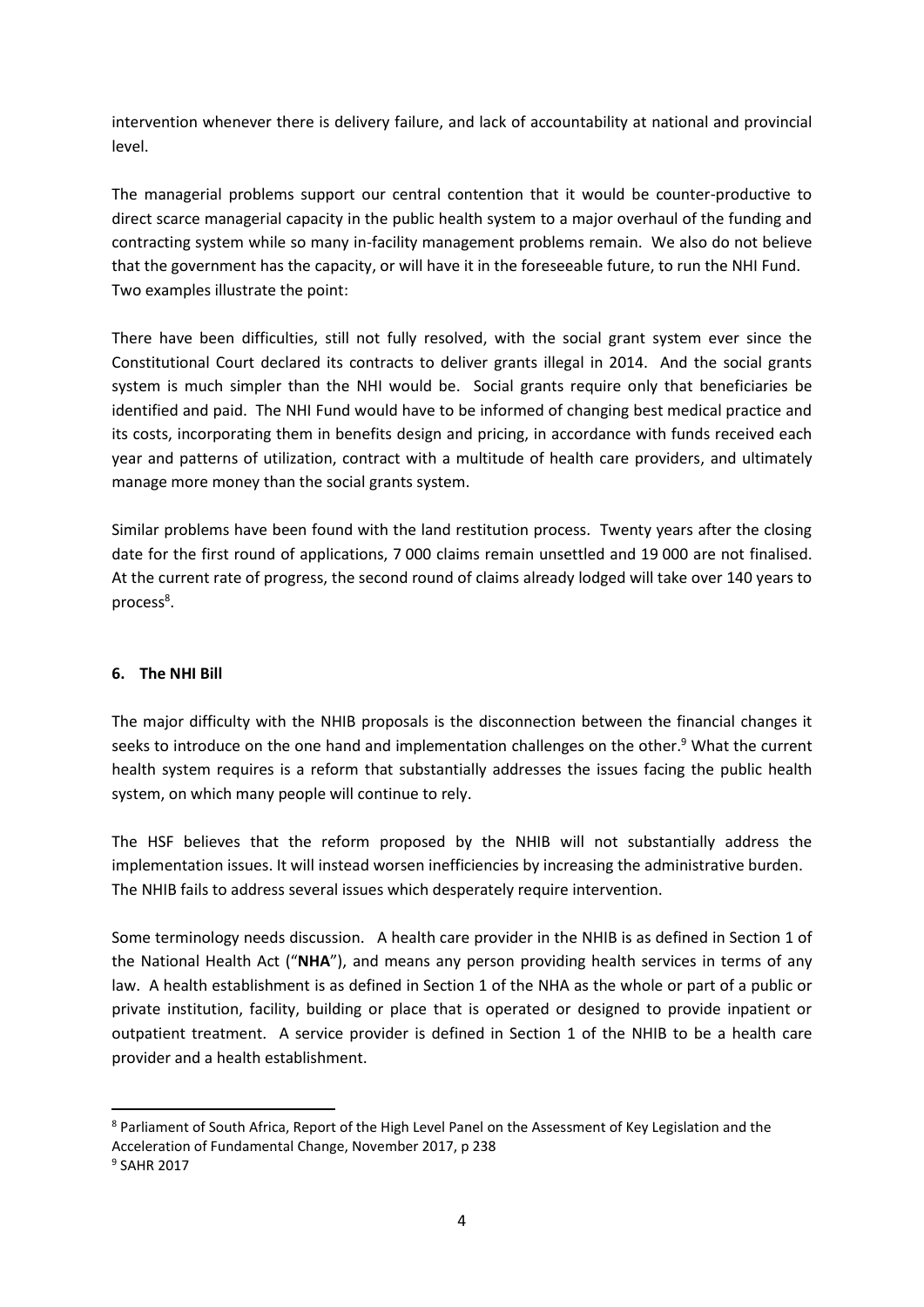Section 5(1)(d) of the NHIB empowers the NHI Fund to enter into contracts with certified and accredited public and private service providers. A certified service provider is a provider in possession of a certificate of need issued by the Director-General of the National Department of Health, as provided for in Section 36 of the NHA**.** Accreditation is governed by Section 38 of the NHIB, and requires certification by the Office of Health Standards Compliance, registration with professional councils where relevant, and satisfaction of a list of criteria, including provision of a minimum range of personal health care prescribed by the Minister, adherence to treatment protocols and guidelines, health care referral networks, and to the national pricing regimen for services delivered. Accreditation must be renewed every five years.

# *6.1 Eligibility and user rights and obligations*

Citizens and permanent residents are entitled to full benefits from the NHI Fund. The rights of refugees and asylum seekers are restricted to emergency health care, services for notifiable conditions of public health concern, and paediatric and maternal services at the primary health care level. Temporary residents have the right to emergency medical treatment and any other health service covered by mandatory travel insurance. The restriction on access by refugees conflicts with Section 27 of the Refugees Act, which provides:

### *A refugee-*

*(b) enjoys full legal protection, which includes the rights set out in Chapter 2 of the Constitution and the right to remain in the Republic in accordance with the provisions of this Act;*

Accordingly, a person granted refugee status is entitled to the rights set out in Section 27 of the Constitution and the progressive realisation of these rights. It would be an unconstitutional discrimination to limit the services for which the NHI provides based on refugee status.

All eligible persons must register him or herself and his or her dependants with the Fund at an accredited public or private health care establishment.

Section 9(o) gives the right to users to purchase complementary health benefits that are not covered by the Fund through a voluntary medical insurance scheme registered in terms of the MSA, any other private health insurance scheme, or out of pocket payments. Section 10(2)(c) requires that users must adhere to the referral pathways determined by a health establishment and they are not entitled to health service benefits purchased by the Fund if they fail to adhere to the referral pathway in question.

### Section 12(1) states:

A person who is registered as a beneficiary in terms of this Act must receive such health service benefits purchased on his or her behalf by the Fund from certified and accredited service providers at no cost.

It was probably intended to mean that *if* a beneficiary receives a health service covered by the Fund and the service is provided by a certified and accredited service provider, *then* that service should be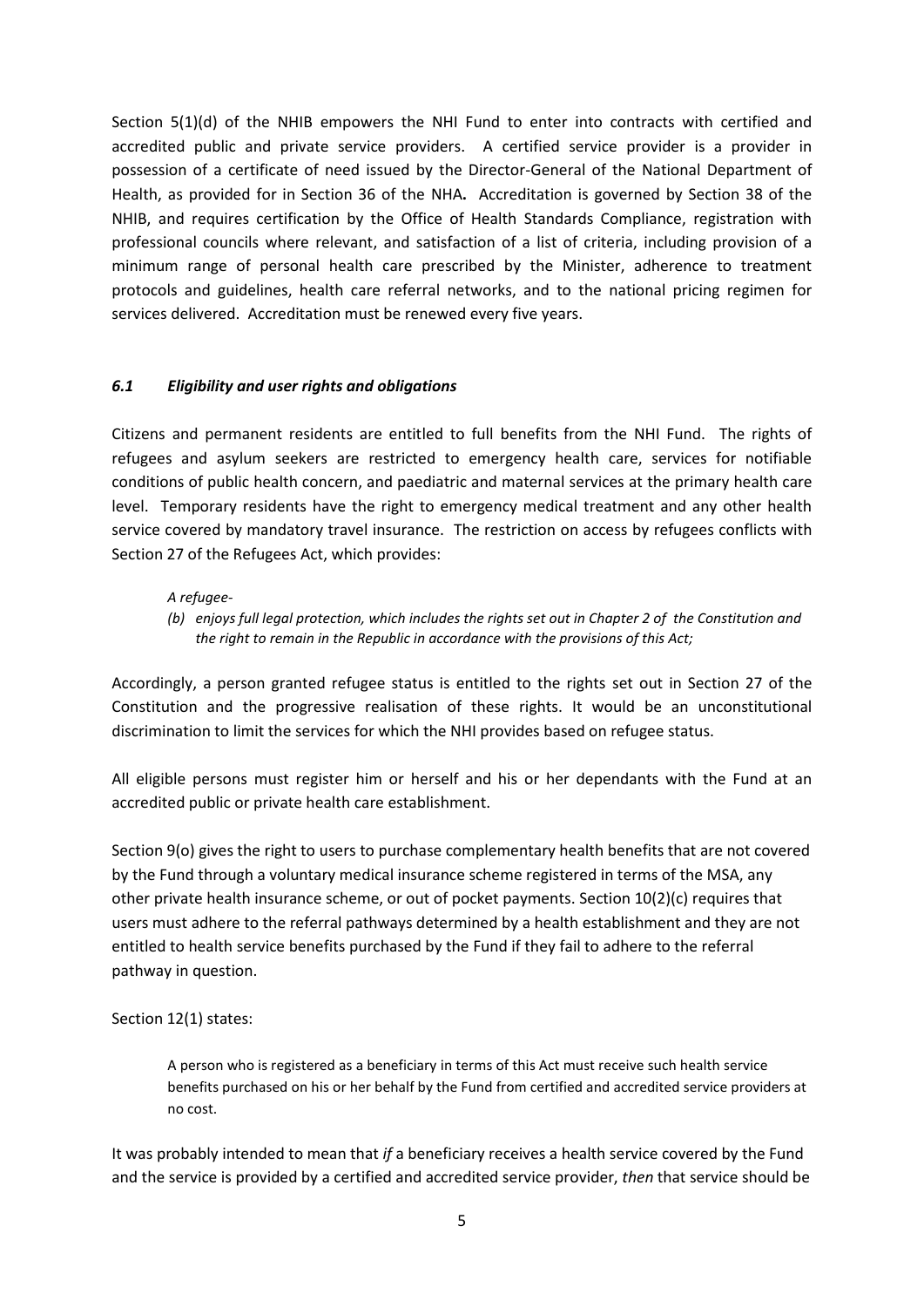free at the point of service delivery. But it could also mean that a beneficiary must *both* receive a health service covered by the Fund from a certified and accredited service provider *and* the service should be free at the point of service delivery.

Here we arrive at a core issue. The HSF advocates a health care system which enables and empowers users, rather than coercing them by constraining their options. Our interpretation of the NHIB is that health care providers are not obliged to be accredited in order to practice, and that the NHI Fund is not obliged to enter into contracts with all accredited providers. Moreover, Section 38(4) of the NHIB requires that a contract with a service provider must provide a clear statement of performance expectations in respect of the management of patients, the volume and quality of services delivered, and access to service. The volume specification makes it possible for an accredited health care provider to enter into a contract for part of his or her time, but not all of it. Such contracts would continue the current practice, by which doctors offer part of their time to the public system and it would also accord with practice in the United Kingdom, particularly among specialists. Health care providers would then fall into three categories: (a) those with a contract with the NHI Fund for all of their time (b) those with a contract with the NHI Fund for part of their time and (c) those with no contract with the NHI Fund.

What, then, are the options facing a user who wishes to purchase a service from a health care provider, either in category (b) during their non-NHI time or in category (c), which is not covered by the NHI Fund? Section 9(o) of the NHIB cannot, by itself, remove the right to do so and pay out of pocket, which would be the only option to the extent that medical aid schemes are prohibited from covering these services in terms of the addition of Section 34(3) of the MSA by the MSAB. But Section 12(1) may exclude even this possibility, if it means that a Fund beneficiary must receive such services from certified and accredited service providers. This is a major constraint on user choice, undesirable in itself, and likely to lead to considerable user resistance. In addition, some users will want to use an accredited service provider for some NHI-covered services and non-accredited service providers for others. For instance, a user might want to consult a non-accredited GP, but nonetheless be willing to acquire medicine that the GP prescribes from an accredited pharmacist. It is not only the affluent who will want these options. At present, many people of modest means prefer to use doctors in the private sector than receiving services from the public sector at lower cost. Many will continue to do so even in the presence of compulsory NHI contributions, which will be seen merely as additional taxation.

Further difficulties arise in the referral system. Section 11(2)(b) of the NHIB provides that a user will not be allowed to seek the services of specialists and hospitals without first obtaining a referral from his or her health care provider, except in cases of emergency. Section 12(2)(b) provides that a user who fails to comply with referral pathways determined by health care providers or health establishments must pay for the services rendered directly, or through a voluntary medical insurance scheme or through any other private insurance scheme. Section  $6(1)(i)(iv)$  requires the Fund to identify, develop, promote and facilitate the implementation of best practices in respect of health care referral networks.

The implicit model seems to be that if a user has a health problem which can be treated by a Fund service, the user will go to an accredited service provider in the first instance. If that provider is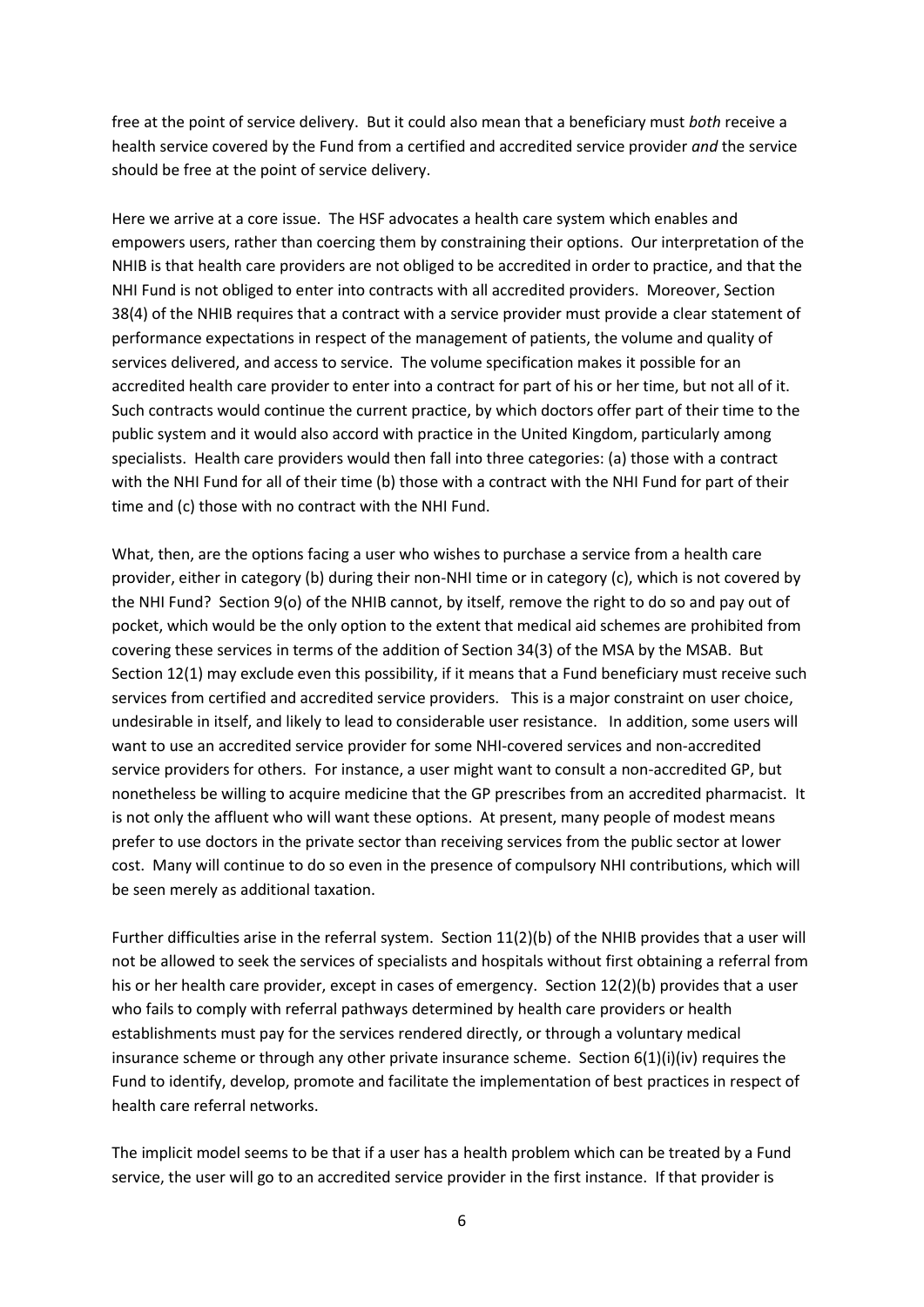unable to treat the problem fully, the user is then referred along a health services network established by the Fund, possibly ending up with a specialist with an NHI Fund contract and/or a hospital with an NHI Fund contract. Oddly, Section 12(2) provides that a person can be covered by a medical aid scheme if he or she does not comply with referral pathways.

But the implicit model does not cover all the possibilities. For instance, one might start with a GP without a Fund contract. Can he or she refer you to a specialist or a hospital with a Fund contract? And if this is possible, will the specialist or hospital service be free of charge at the point of service? And what would happen if a health problem that the user initially thinks can be treated by a Fund service, turns out not to be so treatable?

In short, the system as set out in the NHIB does not deal with all the situations which may arise. It implies coercion of users, which may turn out to be extensive. Neither represents a satisfactory state of affairs.

# *6.2 Resources*

We are astonished at the recklessness of the Minister of Health about the resources needed for the NHI. He is reported as saying:

To calculate how much NHI will cost [in its entirety] is an impossibility, the World Health Organisation told us.

and

1

It is the function of the Treasury and government of the country to sit down and see where the money will come from. 10

This means that the government intends parliament to pass the NHI Bill without information about the cost of NHI, or even the instruments used to fund it. More cynical observers than ourselves might conclude that this allows the government the political advantage of displaying the benefits of NHI while obscuring its costs. But the services which the Fund can offer will depend on the Fund's revenue, so even the benefits can only be described in general terms, leaving the details to the Benefit Advisory Committee which may be established by the Minister in terms of Section 25 of the NHIB and the NHI Fund.

In retrospect, the Benefit Advisory Committee and the Health Benefits Pricing Committee, established in terms of Section 26 of the NHIB, should have been constituted at the beginning of Phase 1, and they should have issued a report on five years of work at the end of that phase. The two committees could have started with existing public sector treatment protocols, considered additions to them, and worked out prices of health service benefits. The addition of estimates of the numbers of each service required annually would have allowed a first pass estimate of Fund treatment costs. In the process, the demand for health care providers in various categories would have had to be estimated.

<sup>&</sup>lt;sup>10</sup> Lameez Omarjee, Impossible to calculate how much NHI will cost - Motsoaledi, Fin24, 21 June 2018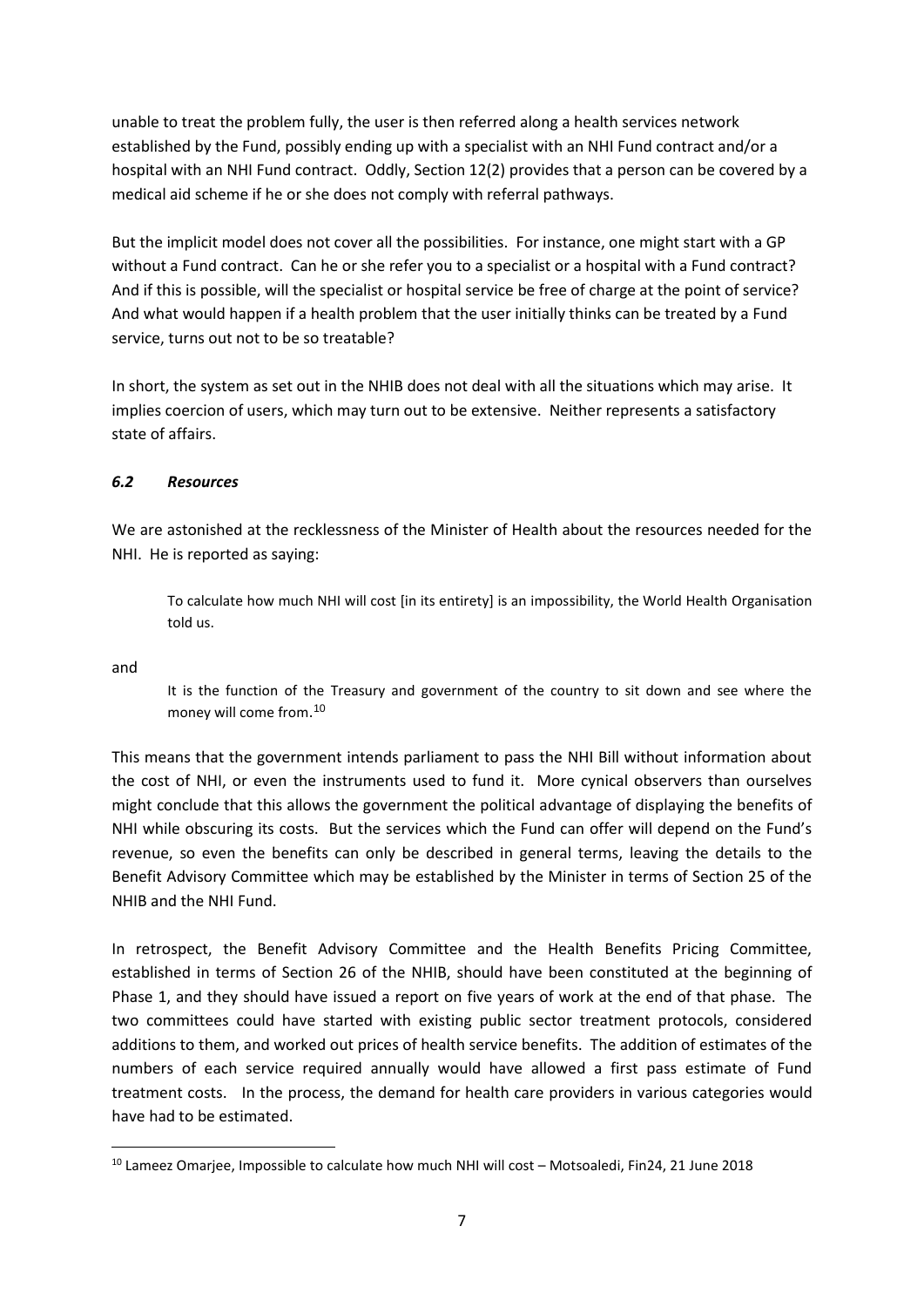Financial resources are one constraint. Human resources are another. They are elastic, since the supply of certified and accredited individuals willing to contract with the NHI will depend on the prices of health service benefits. The higher the price, the greater the supply, but also the greater the impact on the NHI Fund revenue requirement. Moreover, categories of health service providers can be put on the special skills list for immigration purposes. As the WHO puts it:

# the purpose of health financing is to make funding available, **as well as to set the right financial incentives to providers, to ensure that all individuals have access to effective public health and personal health care (our emphasis)**."<sup>11</sup>

But, although responsive to prices, human resources supply has limits. In the short and medium runs they are partly shaped by historical patterns of demand. In the public sector, most users are seen by a nurse in the first instance, who treats them if possible, or refers them to another service provider. Were the NHI to relocate queues from public sector health establishments in townships to NHI contracted doctors' rooms in the suburbs, it is likely that a similar system would evolve in the latter to reabsorb nurses from the public sector, and to economize on scarce and relatively expensive GP time.

The NHIB aims to absorb private health care providers. If Section 12(1) remains, users have to receive health services covered by the NHI Fund from certificated and accredited service providers at no cost. This means that health care providers wishing to offer such services will have no choice but to seek a contract with the Fund. These providers will then be subject to the conditions of the Fund relating to pricing and provision of services. Coercion of users implies coercion of health care providers, and resistance by providers can be expected, with an accompanying risk of withdrawal of services altogether. The HSF opposes coercion of providers, just as it opposes coercion of users. As the WHO suggests, private practitioners should rather be incentivised to contract.

Is there excess capacity in the private health sector, in the form of inefficient use of health care providers and health establishments? The Competition Commission's Health Market Inquiry's provisional report concludes that there is, especially in the use of hospital beds. The report advocates a range of measures designed to regulate private health care markets in order to remedy market failures and reduce costs to users. The HSF supports measures that will make private health care markets more competitive, and notes that National Health Insurance is not needed for this purpose. We also note that the public sector is already empowered to negotiate contracts with private service providers, and mobilise private excess capacity in this manner.

# *6.3 Governance*

1

The NHIB invests the Minister of Health with wide-ranging powers. Section 14(1) provides that members of the NHI Fund Board are to be appointed by Cabinet, on the advice of the Minister. Section 14(3) states that an ad hoc Cabinet committee must conduct public interviews of short listed candidates and forward their recommendations to the Minister for approval. Presumably, the Minister's list would constitute his advice to Cabinet. The NHI Fund Board must conduct interviews

<sup>&</sup>lt;sup>11</sup> WHO Definition of heath financing.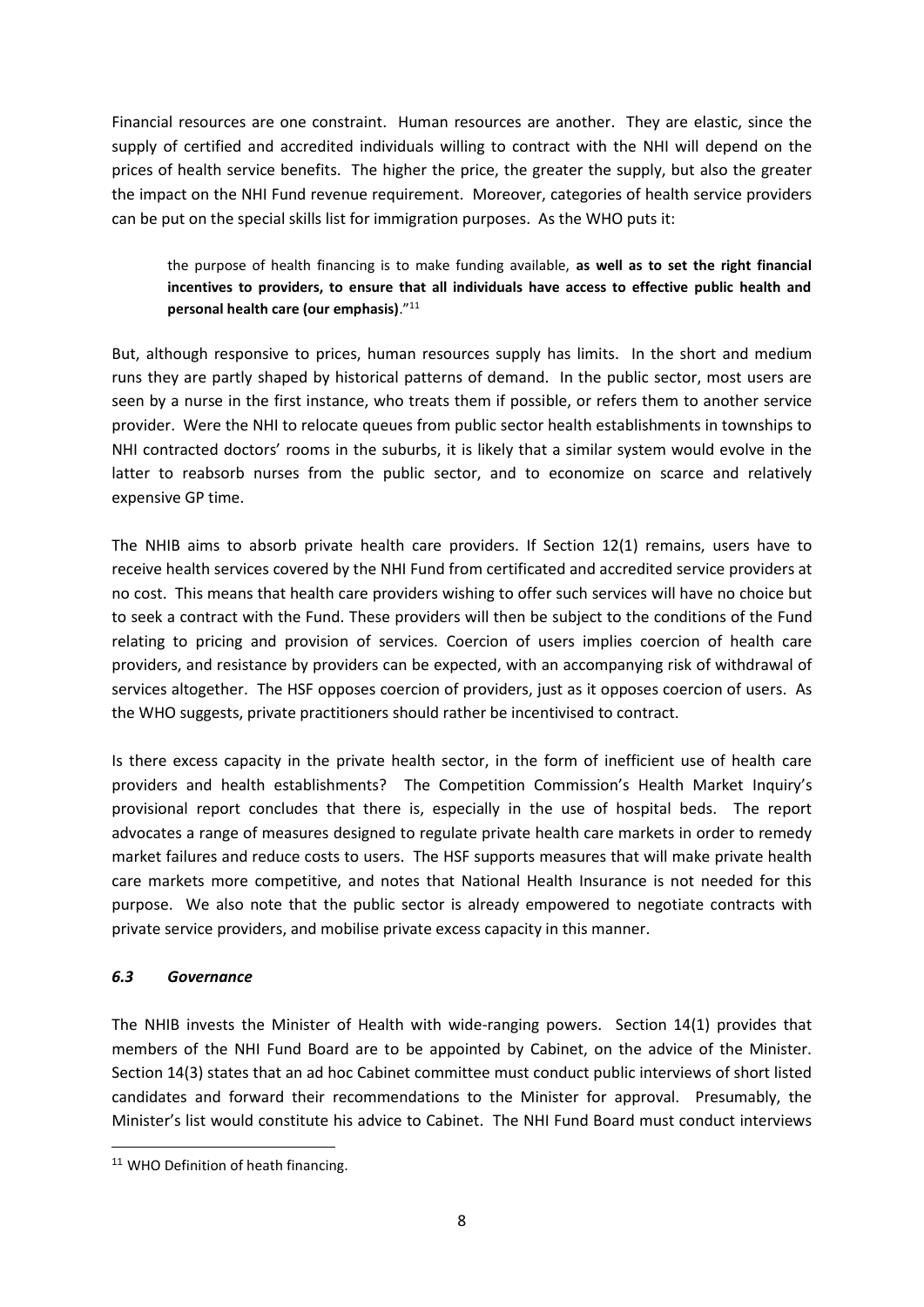of short listed candidates for the post of Chief Executive Officer and forward its recommendations to the Minister, who makes the appointment. The Minister appoints the Benefit Advisory Committee under Section 25(2), the chair and deputy chair of the Health Benefits Pricing Committee under Section 26(3), and may establish a Stakeholder Advisory Committee under Section 27(1). Some members of the Committees will be ex officio and some will be nominated by various constituencies. The Minister may also appoint technical committees to achieve the objectives of the NHIB under Section 28(1) of the Act.

Section 40 provides that an affected user, service provider, health establishment or a supplier may lodge a complaint with the Fund about its procedures. Such a complaint has to be investigated and recommendations forwarded to the Chief Executive Officer. Section 41 provides that, should the aggrieved party not be satisfied with the Fund's response, it can lodge an appeal with an Appeal Tribunal, whose members, in terms of Section 42(1), are appointed by the Minister. Section 45(4) states that nothing precludes a party aggrieved by the Appeal Tribunal from seeking suitable redress in a court of law that has jurisdiction to hear such a matter. Section 25(5), which deals with the removal of the Chief Executive Officer of the Fund, is the only reference to removal in the NHIB. It empowers the Fund Board to recommend the removal of the CEO to the Minister under specified circumstances, implying that the Minister makes the decision.

Our view is that the NHI governance structure contains too little in the way of the checks and balances necessary for enforcing rational decision making. All discretionary appointments throughout the managerial structure of the NHI are appointed by a single individual, or heavily influenced by him or her in the case of the Fund Board. The NHI Fund proposes to act as a gatekeeper, receiving all funding and distributing it as it determines. The Fund will also be in a position of power as regards to accreditation of health care providers and health establishments.

The HSF strongly supports governance structures that promote, indeed require, rational decision making. In particular we are concerned about appointment processes, removal processes and review of decisions. We have litigated several times about exactly these issues in different contexts, and court judgments have emphasised the importance of independence, transparency and review as means of enforcing rationality. Failure to incorporate these features to the full in the health system runs the risk of legal contestation in this field also.

# *6.4 The District Health System*

Primary health care is the responsibility of district health facilities. Currently, district health services struggle to meet this mandate. The South African Health Review lists specific institutional design blockages which result in inefficiencies:

District management has no influence over policy directives; strategy is designed at national and provincial level; district management has limited influence over national budget; district management does not control workforce planning and appointment of staff; no clear system whereby lessons learnt at district level are used to influence policy or strategy; senior management fail to modify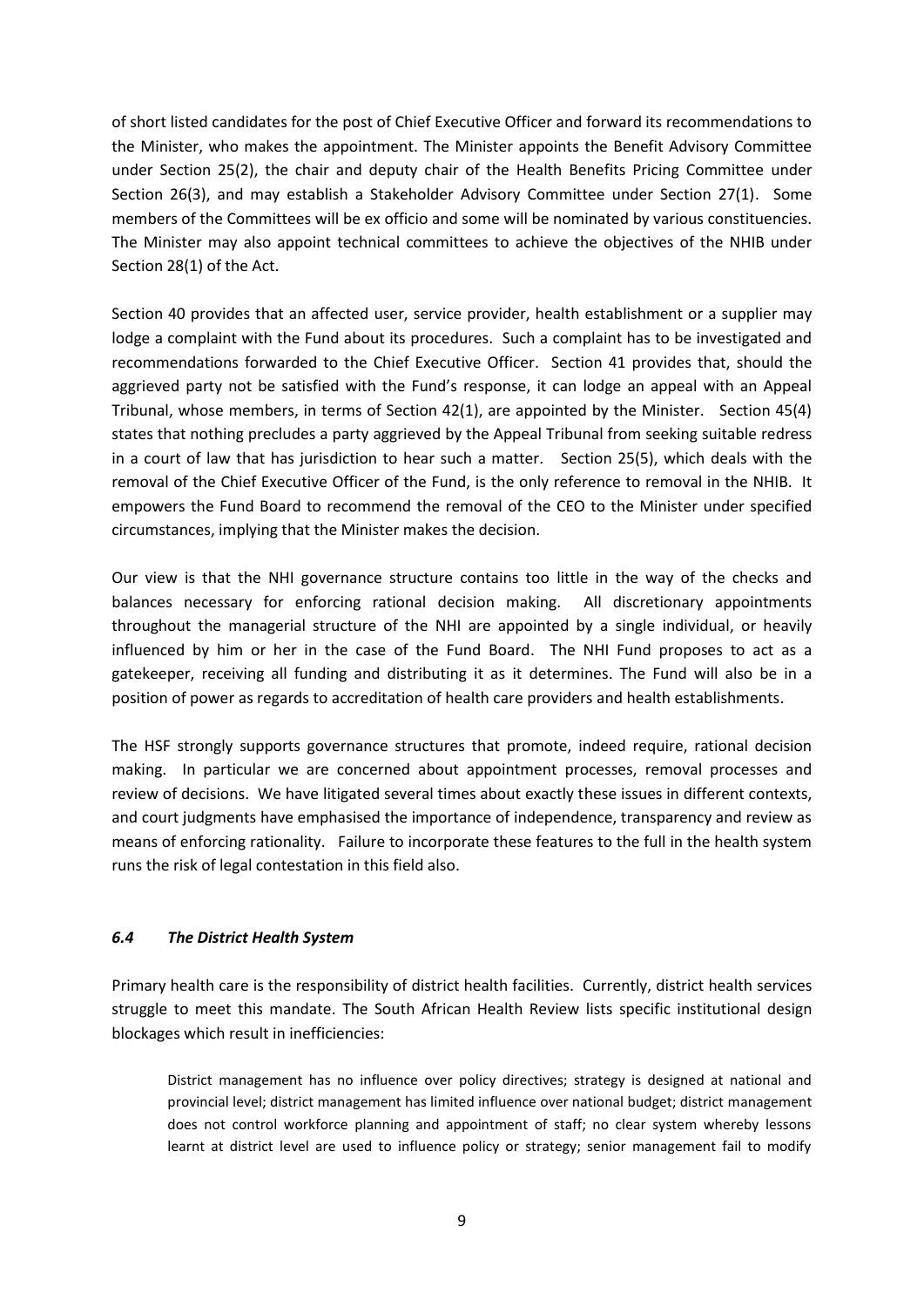policy to fit the reality on the ground; management do not consistently and effectively use data for evidence-based decision making.<sup>12</sup>

The NHIB does not seek to deal with these issues. The NHIB **a**ffects district health services only by imposing a need for accreditation and by changing the way in which they are funded. As things stand, most clinics would not meet the accreditation criteria. The NHIB's specification of the funding mechanism is sketchy. Section 26(4) requires the Health Benefits Pricing Committee, established under Section 26(1) to recommend the prices of health service benefits to the Fund. Section 5(1)(f) requires the NHI Fund to determine prices annually after consultation with health care providers, health establishments and suppliers. Section 10(1) requires the NHI Fund to reimburse health care providers for health service benefits rendered to the eligible users.

Moreover, the NHIB in conjunction with the NHA creates confusion. Section 31 of the NHA establishes District Health Councils as joint ventures between provinces and individual metropolitan or district municipalities. These Councils co-ordinate planning, budgeting, provisioning and monitoring of all health services that affect residents, and advise provincial and metropolitan or district authorities on health matters. Section 36(1) of the NHIB refers to District Health Management Offices established by section 31A of the National Health Act. Section 31A of the NHA does not exist currently, but the NHIB intends to insert it. These Offices are expected to facilitate, coordinate and manage the provision of non-personal public health care programmes at district level in compliance with national policy guidelines and applicable law. Non-personal public health care programmes are not defined within the NHIB, and it is difficult to see what are included in them. And, in any event, the reimbursed services provided by district health facilities will be determined by the NHI Fund, advised by the Benefits Advisory Committee established by Section 25 of the NHIB**.** Not just one, but two institutions seem excessive under the circumstances.

In short, none of the systemic failures crippling the district health system are addressed by the NHIB.

# *6.5 Conclusion*

Our general assessment of the NHIB is as follows:

i) It seeks to establish a set of NHI institutions and procedures, without any accompanying account of NHI benefits and costs. To quote the Minister again:

NHI is not a Rolls Royce, but it's not a Toyota – it is what South Africans will design it to be<sup>13</sup>

South Africans are being asked to support a process whose outcome is subject to radical uncertainty.

 $\overline{\phantom{a}}$ <sup>12</sup> SAHR 2017

<sup>13</sup> Lameez Omerjee, op.cit.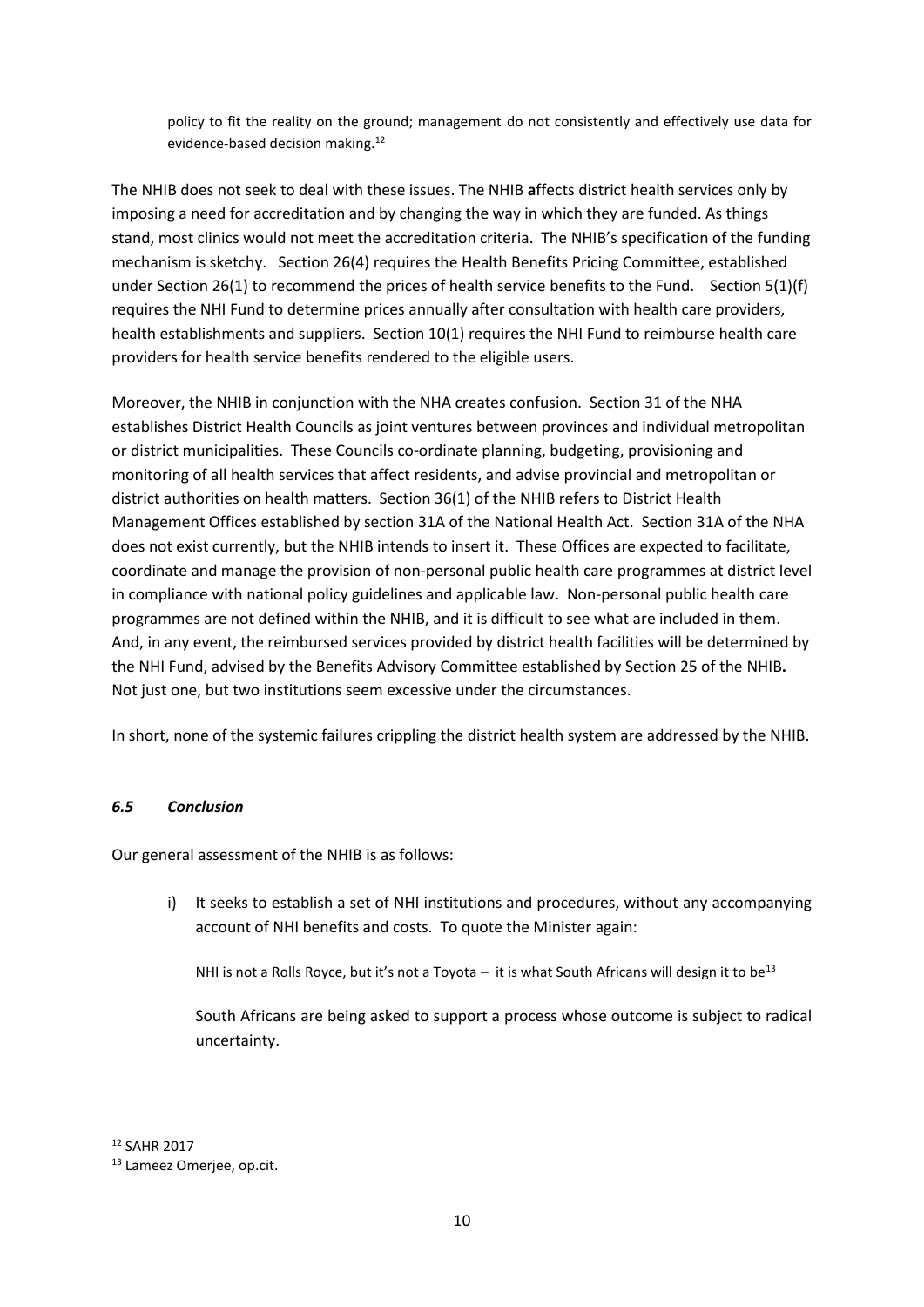- ii) It is driven by a long-standing government belief that the particular form of financing mechanisms specified in the NHIB are the key to fixing the health system. They are not, and the result is that the NHIB floats above the issues facing the public and private health systems on the ground.
- iii) We do not believe that the South African state has the capacity to manage a very complex single-payer NHI system. Incompetence and corruption are now endemic in South African public administration, and the NHI Fund will become a very large honey pot.
- iv) In the light of the managerial challenges in the existing public health establishments, we think the extensive addition to the managerial burden implicit in the NHI will worsen performance rather than improve it.
- v) The NHIB seeks to coerce users and health care providers alike, and resistance from both constituencies can be expected.
- vi) In economic terms, health care is a private good<sup>14</sup> by its nature, and no moral or political decision, or chatter about 'commodification', can change the situation<sup>15</sup>. A private good can only be distributed equally by an army quartermaster system. That is clearly the underlying principle for services provided by the NHI Fund. Standard treatment protocols, referral systems and no payment at the point of service are all designed to produce equality of treatment. But there will continue to be a second tier of services which can be covered by out of pocket payments or medical aids. The relative sizes of the tiers will depend on the size of the NHI Fund budget, and we believe that fiscal constraints mean that the second tier would be large for the foreseeable future. Moreover, unless Section 12(1) of the NHI Bill is read restrictively<sup>16</sup>, people will continue to be able to purchase NHI services in the second tier if they pay out of pocket.

In short, the NHIB does not abolish a tiered health system. It merely redefines the boundary between tiers. It follows that equality throughout the health system as a whole is not possible, and the claim that the NHI can make it equal is wrong. These observations do not preclude moral argument about health services, but they do impose some limits on it. The HSF believes that the aim should be to raise the platform below which no-one can fall to the highest possible level, a point we return to in Section 8 below.

1

 $14$  A private good has two characteristics: (1) it is rival in consumption (the particular health care service which A consumes cannot be consumed by B. B may get the same treatment as A, but with the use of different resources, e.g. a separate consultation with a GP) and (2) it is excludable (people may be excluded from receiving health care of a specific type, e.g. dialysis for the over 50s in the public sector, and they may be excluded from receiving care by a private provider, eg. If they are unable to afford the fee).

<sup>&</sup>lt;sup>15</sup> True, there are spill over effects, for example, if A's inoculation against an infectious diseases reduces B's change of getting it, and this is a case for government subsidised inoculation campaigns.

<sup>&</sup>lt;sup>16</sup> See the discussion in Section 6.1 above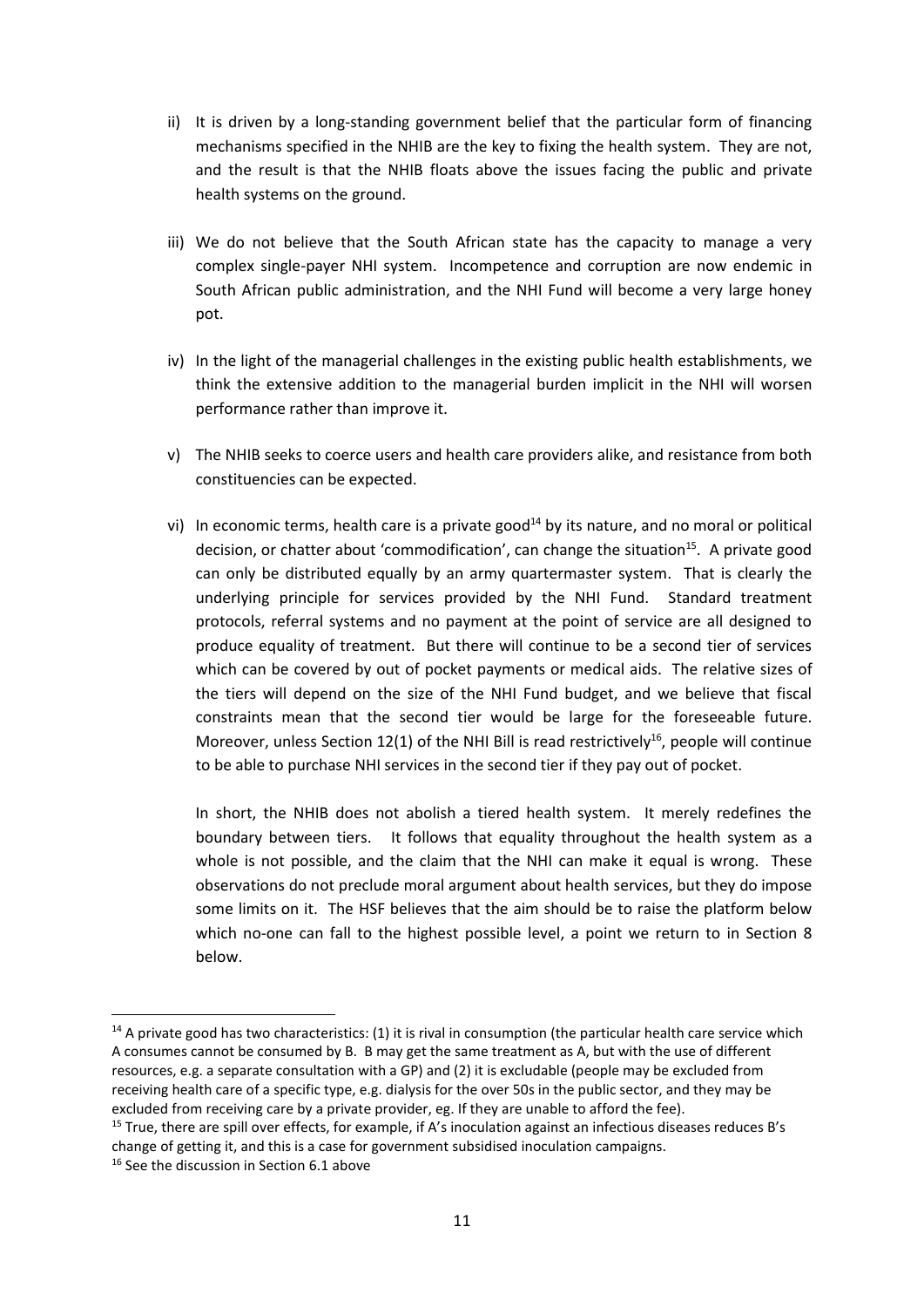# **7. The Medical Schemes Amendment Bill**

The MSAB has to be considered in relation to:

- 1) National Health Insurance
- 2) The Act it seeks to amend
- 3) The Competition Commission's Health Market Inquiry findings and recommendations report.

Since we believe that the NHIB should be withdrawn, all sections of the MSAB dealing with National Health Insurance should be deleted.

Our ability to comment on other issues is hampered by the lack of an explanatory memorandum accompanying the MSAB. Nonetheless, the HSF supports, in principle, some changes proposed in the Amendment Bill that are both necessary for private health care regulation and that seek to rectify structural problems within the sector.

First, the Bill expands Section 56 of the MSA to include provisions that seek to establish stronger corporate governance structures in medical schemes. It sets out the composition of boards of trustees, clarifies their duties, establishes procedures for the appointment and removal of the Chief Executive Officer, clarifies his or her duties, and sets out the requirements to determine fitness to hold office. Sound corporate governance structures are essential for ensuring that medical schemes are managed in the best interests of their members.

Secondly, by amending Sections 47 to 50 of the MSA, the Bill establishes a procedure by which a complaint about a medical scheme must first be considered by the scheme with a view to finding a solution. Should the complainant remain unsatisfied, the complaint may be taken to the Registrar of Medical Schemes for decision. Parties aggrieved by the Registrar's decision may appeal it to an Appeal Board, appointed by the Minister and provides a detailed procedure for appealing against a decision taken by the Registrar of medical schemes. The decision of the Appeal Board is final and binding, subject to the decision of a court in judicial review proceedings under the Promotion of Administrative Justice Act.

Thirdly, Section 32B(2) is inserted into the MSA, proscribing imposing any waiting period on children and requiring medical schemes to enrol, admit or recognise any child as a dependent upon receipt of an application by a member.

However, we are concerned about three aspects of the MSAB.

First, the MSAB amends the MSA by inserting Section 32F(2), which specifies that the contribution in respect of a child beneficiary may not exceed 20 per cent of the contribution in respect of an adult beneficiary and the contribution of a young adult (between the ages of 18 and 30) may not exceed 40 per cent of the contribution of an older adult. The problems are twofold. The rationale for a lower rate for young adults is not clear, especially in the light of desirability of cross-subsidisation of those in poor health by those in good health. Secondly, it is not clear what the effect of these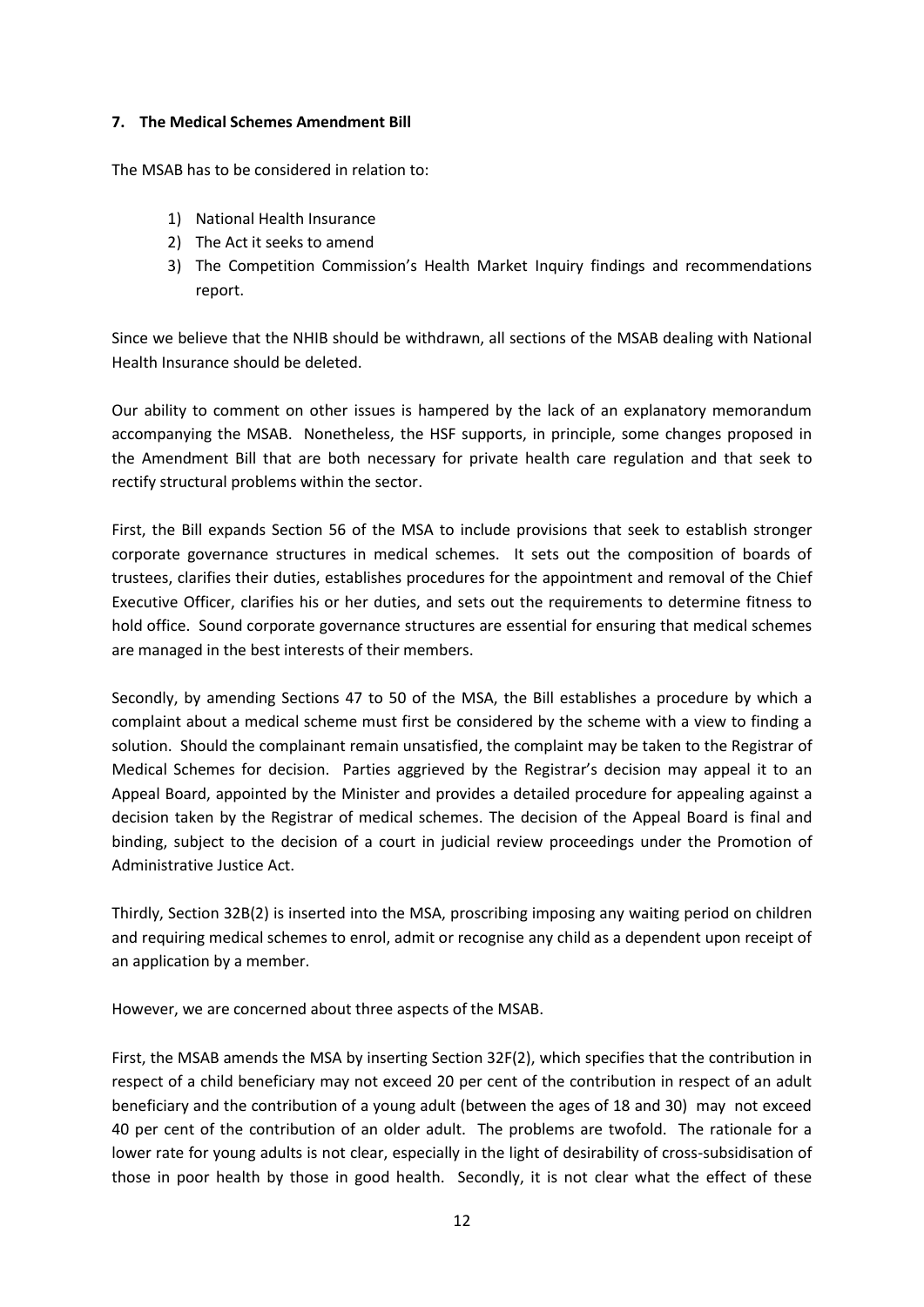provisions will be on contributions by older adults. Indeed, the effect will vary from scheme to scheme, depending on their current contributions. But the general tendency will be to push older adult contributions up, sometimes sharply.

Secondly, Section 2 of the MSAB excludes the application of the Consumer Protection Act ("**CPA**") from matters relating to the MSA. The MSA and its regulations, even if the changes from the Amendment Act are effected, are not comprehensive enough to cover members with the protection provided by the CPA. There remains a whole host of rights included in the CPA that are not covered, or as extensively, in the MSA. It is unclear why the MSAB specifically seeks to exclude the application of the CPA.

Thirdly, while the waiting period for children disappears under the MSAB, the MSAB also removes current limitations on waiting periods for adults.

Although the findings and recommendations of the Health Market Inquiry are provisional at this stage, and although we believe that the MSAB should not be processed until the Inquiry report is finalised, we note that the provisional report provides some insight into the structural failures of the private health care sector that relate to and influence medical schemes. The provisional findings conclude that "there has been a lack of attention to the regulatory framework of the private healthcare sector." The partial regulatory framework has led to an ineffective Prescribed Minimum Benefits ("**PMB**") environment and risk pooling fragmentation and failures that contribute to escalating costs in the private health care sector.

The Inquiry's preliminary report also sets out weaknesses in the governance structures of medical schemes, particularly in relation to trustee independence, transparency measures, effective oversight of administrators by trustees and effective regulatory enforcement and oversight of medical schemes by the Council of Medical Schemes. The MSAB has proposed considerable changes to the governance structure of medical schemes that address some concerns raised in the Inquiry's report, and the HSF supports them.

However, the HSF remains concerned about the role of medical schemes in relation to third parties like administrators and managed care organisations.

Administrators, as profit-making entities, in particular, have a strong influence over the medical schemes that contract them. The MSAB has included an expressed provision for the duty of care placed on trustees and chief executive officers toward the interests of their members. This duty encompasses four things: (i) to take all reasonable steps to ensure that members' interests are protected at all times; (ii) to act in good faith and exercise due care and diligence in the performance of their powers, duties and functions; (iii) to take all reasonable steps to avoid conflicts of interest; and (iv) to act impartially and objectively in relation to all members. While these duties may express the level of care necessary to provide some form of protection for members' interests in the relationship between medical schemes and their administrators, they are far too broad to change the relationship dynamics within the current scheme-administrator relationship.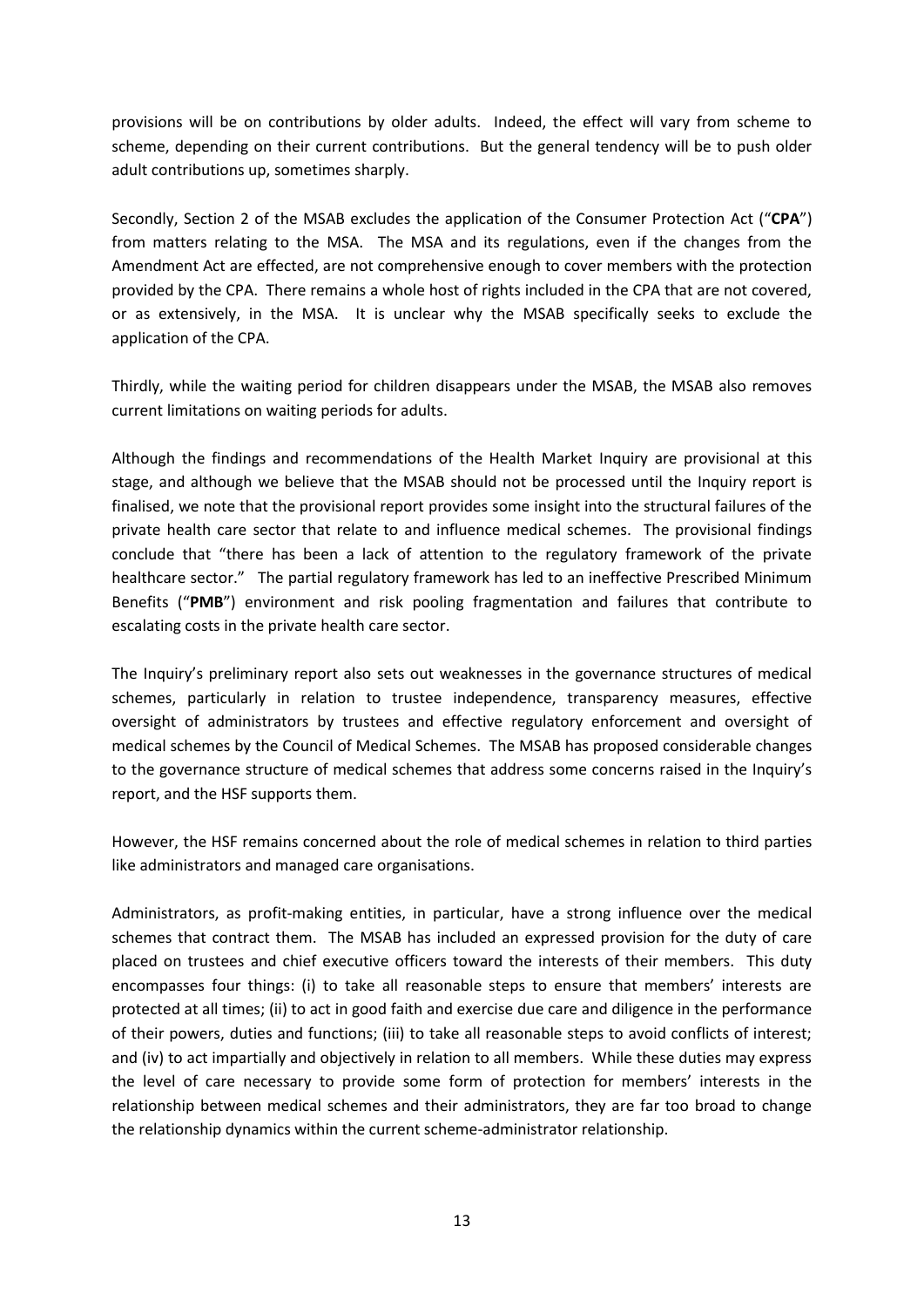### **8. Our preferred alternative**

The HSF's approach to health care system development is that it should consist of initiatives to take care of unmet need by radical improvement of the public health sector, rather than the extensive change in health care finance proposed by the NHI. In taking this approach, we support useful public sector developments. For instance, the personal services component of the National Health Insurance Indirect Grant<sup>17</sup> includes: expanding access to school health services, focusing on optometry and audiology; contracting general practitioners by capitation, that is, paying care providers a set annual amount per patient registered in their practice instead of fees per service provided; and providing community mental health services, maternal care for high risk pregnancies, screening and treatment for breast and cervical cancer, hip and knee arthroplasty, cataract surgeries, and wheelchairs<sup>18</sup>. More extensive provision of dentistry could also be added.

We also support the use of ward-based primary health care outreach teams, and welcome the allocation of funds to standardise and strengthen the training, service package, and performance monitoring of community health workers<sup>19</sup>. Both the National Income Dynamics Survey in 2014/15 and the General Household Survey in 2015 indicate that treatment rates are high for the diseases about which information was collected<sup>20</sup>. However, a recent study of TB care<sup>21</sup> is cause for concern. It estimated that the overall tuberculosis burden was 532 000 cases, with successful completion of treatment in 53% of cases. Losses occurred at multiple steps: 5% at test access, 13% at diagnosis, 12% at treatment initiation, and 17% at successful treatment completion. The 13% of cases lost between tuberculosis testing and diagnosis, were partly as a result of the failure to comply with diagnostic algorithms. The 12% of cases diagnosed but not treated reflected fragmented data systems between laboratories and health facilities, poor recording of patients' contact details, results not being available when patients return to the health facilities and poor follow-up of patients who do not return for test results.

TB apart, the main problems are twofold: the extent to which people who have a disease are not diagnosed, and the efficacy of treatment. Community health workers can play an important role in referring the sick to the health care system, and conducting simple tests, such as blood pressure measurement and identification of obvious sight and mobility problems, during home visits. Treatment efficiency issues can be identified by studies of the effects of treatment protocols.

In light of our particularly low global ranking when it comes to mortality risk among adults between the ages of 30 and 70, and the prominence of non-communicable diseases as a cause of years lost to disability, we also believe that more resources need to be devoted to them. We have been alarmed

**.** 

 $17$  The name of this grant is misleading, as it is allocated to the existing public health system, but no matter.

<sup>&</sup>lt;sup>18</sup> National Treasury, 2018 Budget, Estimates of National Expenditure, p 311

<sup>19</sup> National Treasury, op cit, p312

<sup>20</sup> Appendix, Table 2

<sup>&</sup>lt;sup>21</sup> Pren Naidoo et al. The South African Tuberculosis Care Cascade: Estimated Losses and Methodological Challenges, *The Journal of Infectious Diseases*, Volume 216, Issue supplement 7, 6 November 2017, Pages S702–S713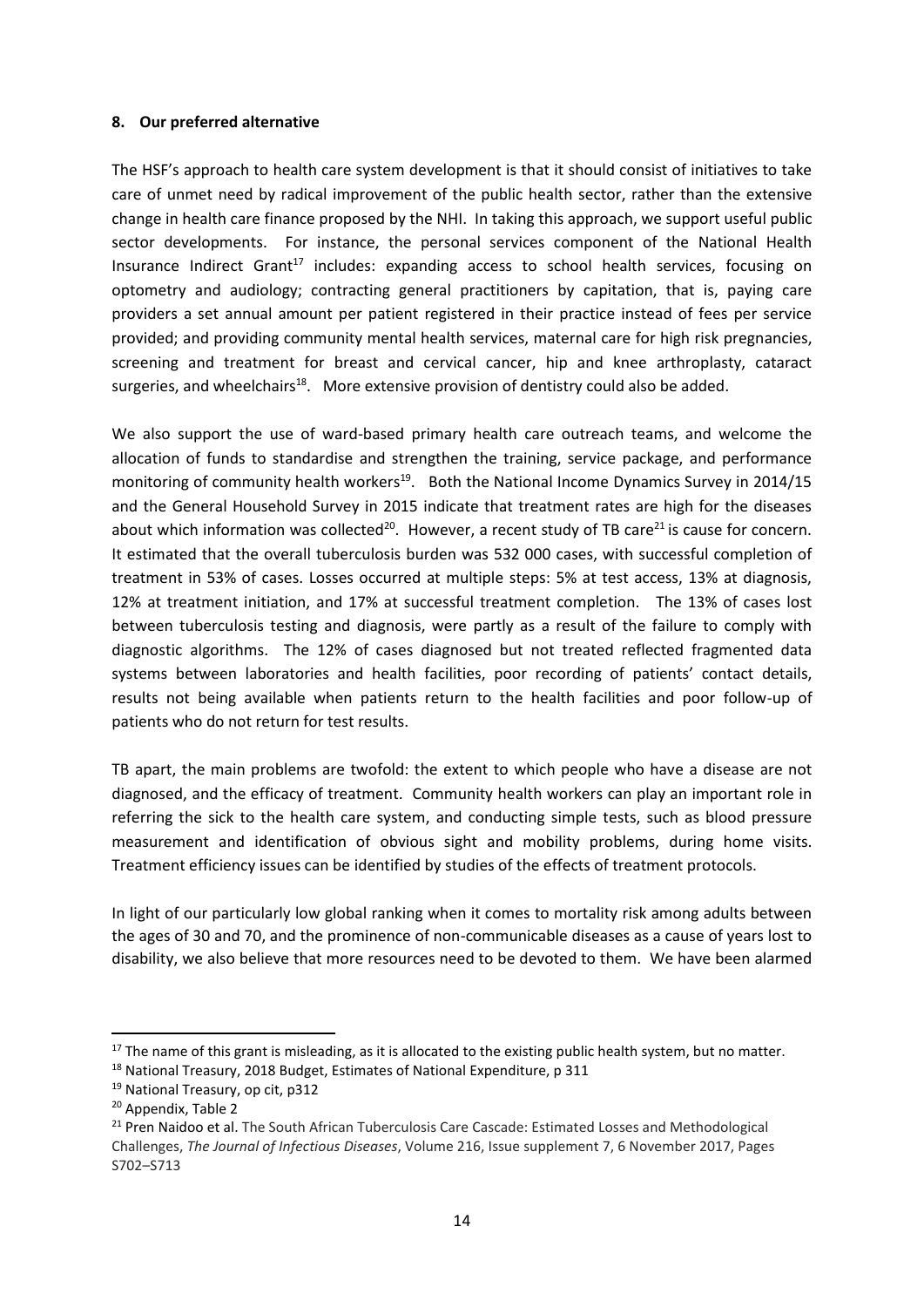at recent reports of the status of oncology in the public health system<sup>22</sup>. The burden of HIV and TB have crowded out attention to non-communicable diseases, but disability adjusted life years lost (DALYs) as a result of non-communicable diseases were almost as great as those lost to  $commonized$ , maternal, perinatal and nutritional conditions in  $2016^{23}$ . The top five noncommunicable categories by DALYs were cardiovascular conditions, malignant neoplasms (cancer), diabetes mellitus, mental illness and substance abuse, and non-communicable respiratory disease.

We believe that the formation of an Office of Health Standards Compliance has been useful, and that it should be allocated the resources to inspect every clinic and hospital once every five years, with follow up as appropriate. As indicated above, we would welcome the publication of a report on Phase 1 of NHI and other assessments of the functioning of the public health system.

# **9. Conclusion**

1

We summarize our views as follows:

- 1. The public health system is certainly under pressure and we support both sustained attention to managerial issues within it, and allocation of more resources to it in order to improve current services and to introduce new ones to deal with unmet need. The problem is that the health care system has to compete with other demands for public expenditure in the context of low economic growth and fiscal constraint.
- 2. However, we do not support the introduction of national health insurance as a solution to the problem, for the reasons outlined in Section 6.5 of this submission. Moreover, the funds allocated to the introduction of national health insurance in the 2018 Budget and Medium Term Expenditure Framework are tiny in relation to aggregate health expenditure. Should the government continue along the course set out in the NHIB, it will come to a point when a massive transfer into the NHI Fund will be required, with no means for financing it.
- 3. To the extent that more redistributive policies are desired by the government to finance health expenditure and other social expenditures, currently available fiscal instruments can be used to meet them. An NHI system is not needed to meet distributive goals.
- 4. We support regulatory changes needed to make medical schemes more efficient and to play a role in making the private health sector more efficient. We believe that the provisional report of the Competition Commission's Health Care Inquiry makes a number of useful recommendations in this respect. We believe that the MSAB should be reconsidered when the final Inquiry report becomes available and that all references to NHI should be excised from it.

<sup>&</sup>lt;sup>22</sup> See, for instance, Health-e News, Cancer treatment in the public sector is 'in crisis', Daily Maverick, 25 June 2017, and Medical Brief, Cancer services failing throughout SA, 6 June 2018

<sup>&</sup>lt;sup>23</sup> WHO, Global Health Estimates 2016 Summary Tables, June 2018. Also see Appendix Table 3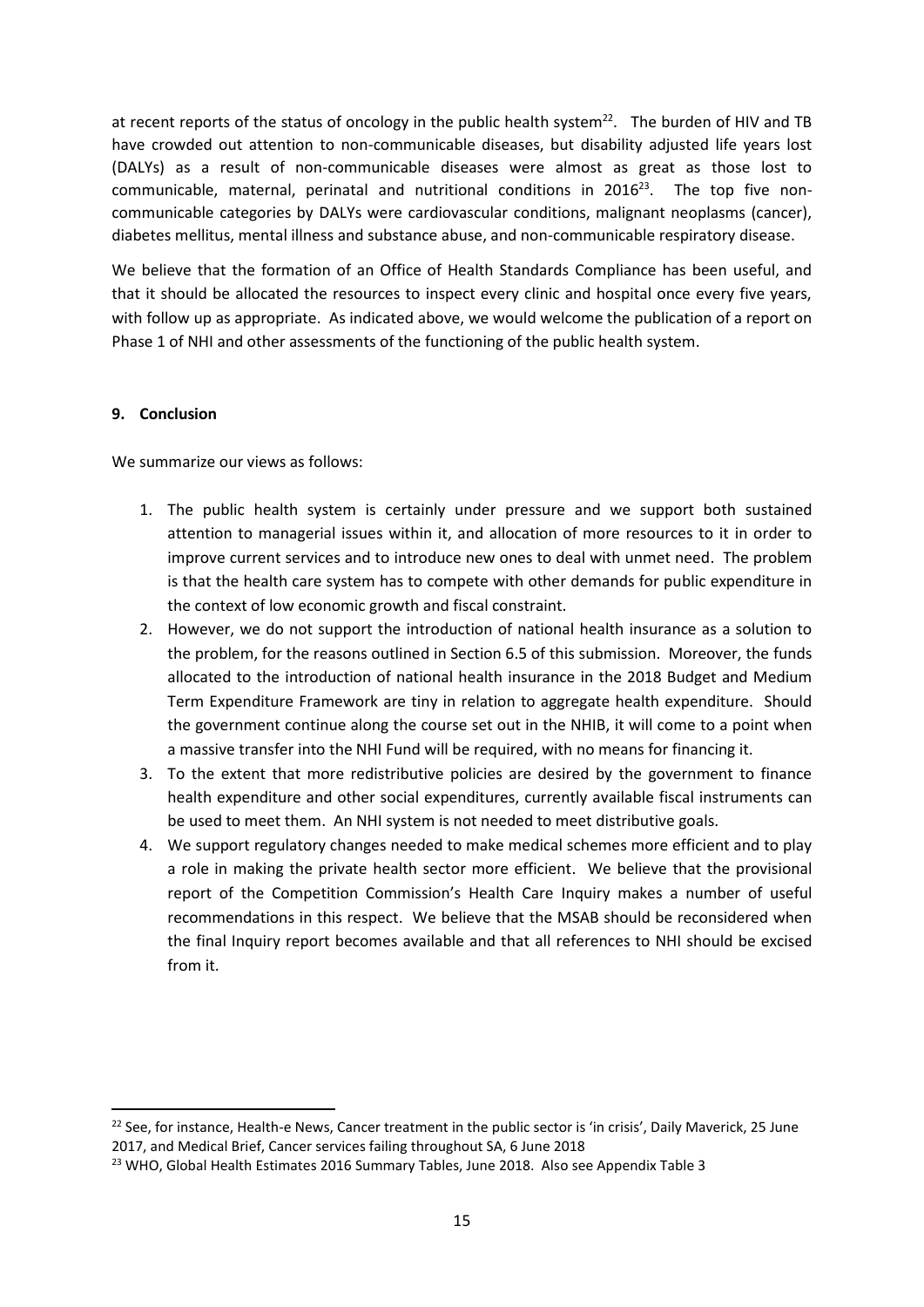19 September 2018

Agathe Fonkam Intern

Michelle Toxopeus Legal Researcher

PJ Hamilton Legal Researcher

Charles Simkins Head of Research

Francis Antonie Director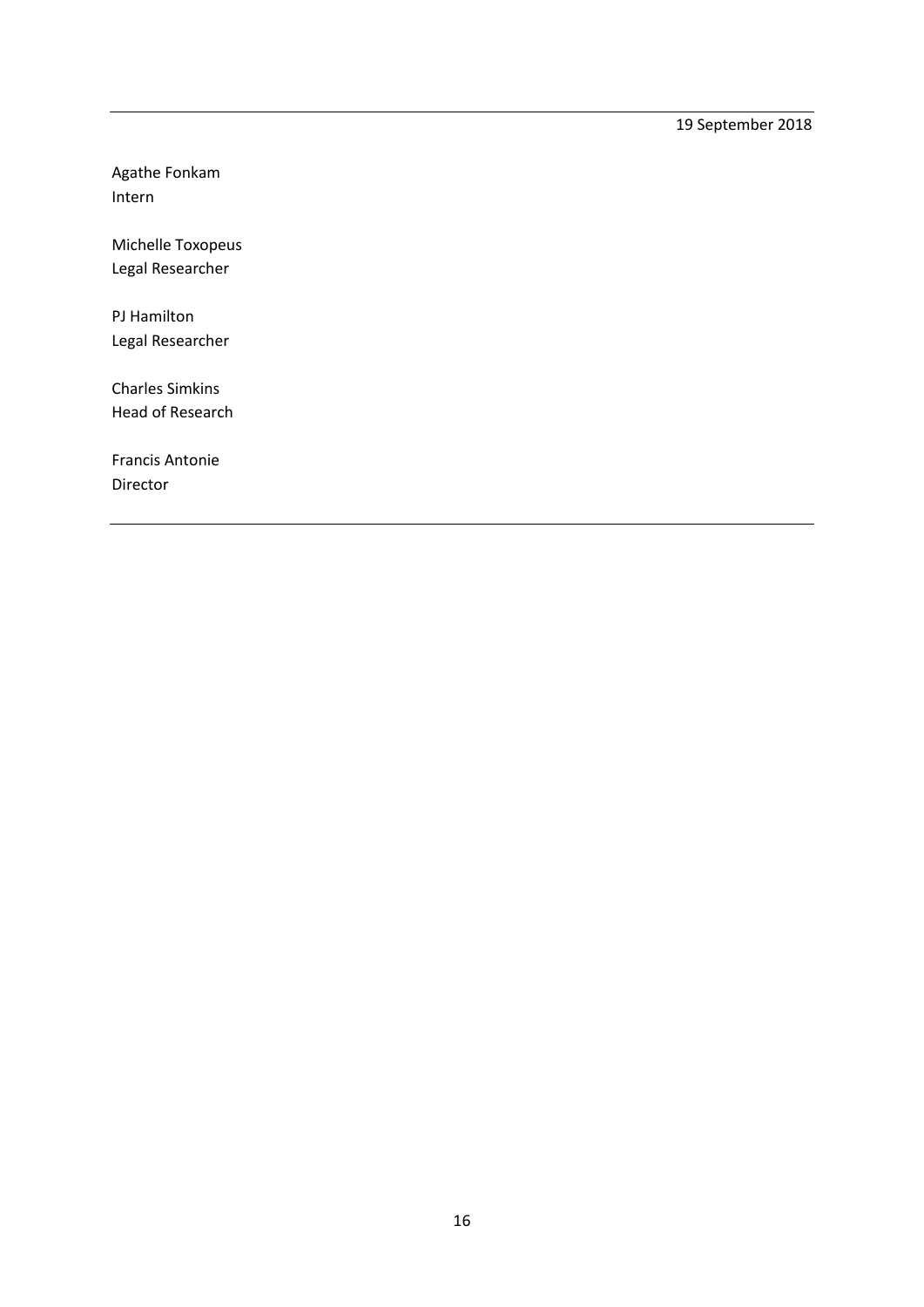#### **Appendix – Health status indicators**



Source: United Nations, World Population Prospects: 2017 revision, Abridged life tables, both sexes. Historical estimates and medium projections



Source: United Nations, World Population Prospects: 2017 revision, Life expectancy at birth. Historical estimates and medium projections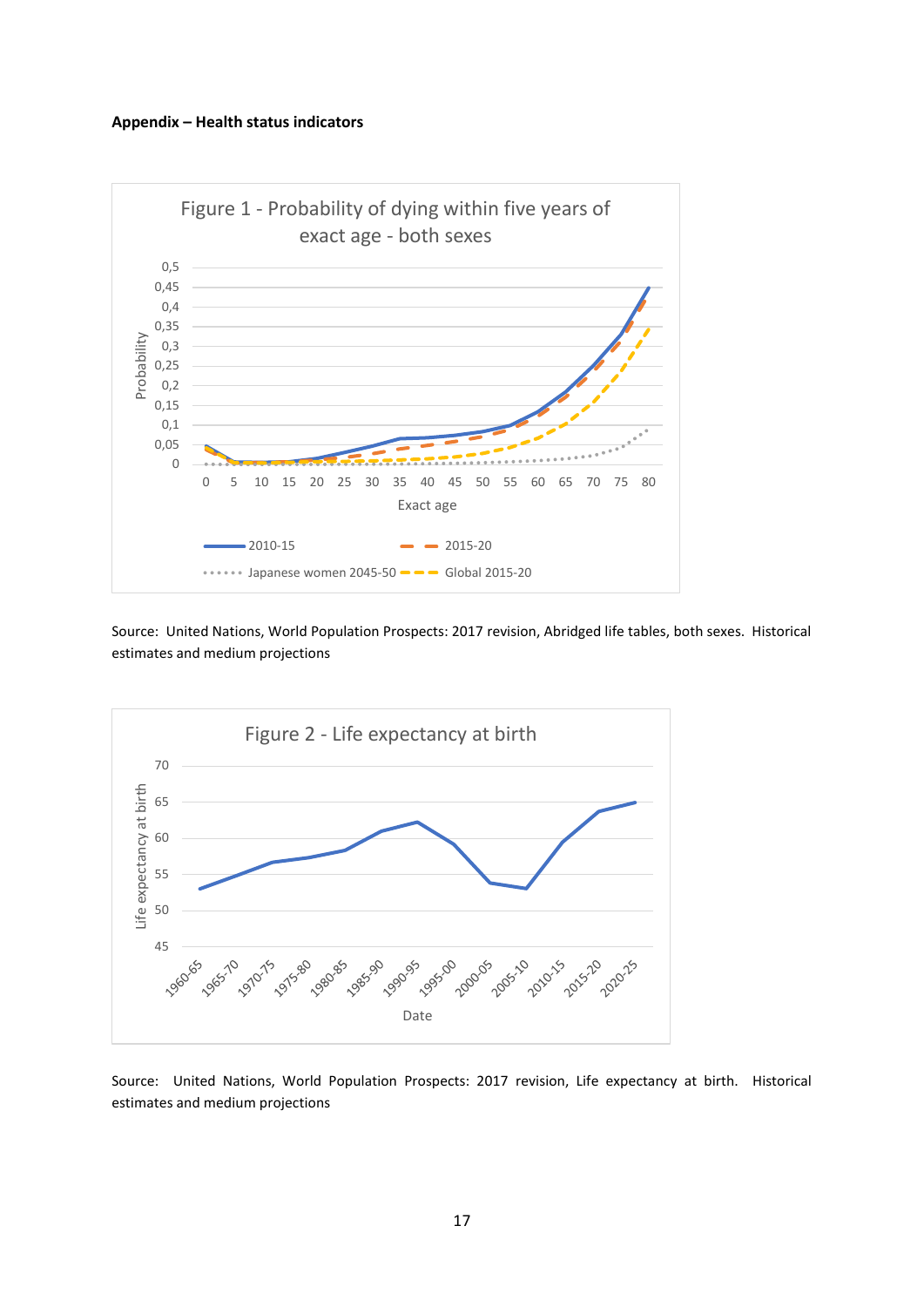#### **Table 1 - South Africa's global rankings, 2015**

| GDP per capita (PPP\$)                                           | 93  |
|------------------------------------------------------------------|-----|
| Life expectancy at birth                                         | 175 |
| Probability of dying before age 5                                | 144 |
| Probability that a person alive at age 5 will die before age 30  | 166 |
| Probability that a person alive at age 30 will die before age 70 | 194 |

### Sources: GDP per capita: World Bank data

Mortality risk: World Population projections 2017 revision, Abridged life tables, both sexes.



Source: WHO, Years lost to disability, 2016 estimates

### **Table 2 - Treatment rates among the ever diagnosed**

| <b>Survey</b><br><b>Survey</b><br>Age below<br>Age 15+<br>Age 15+<br>15<br>TB<br>71%<br>84%<br>94%<br>96%<br>Hypertension<br>Diabetes/high blood sugar<br>93%<br>96%<br>100% | <b>General Household</b> |  |
|------------------------------------------------------------------------------------------------------------------------------------------------------------------------------|--------------------------|--|
|                                                                                                                                                                              |                          |  |
|                                                                                                                                                                              |                          |  |
|                                                                                                                                                                              |                          |  |
|                                                                                                                                                                              | 87%                      |  |
|                                                                                                                                                                              | 98%                      |  |
|                                                                                                                                                                              |                          |  |
| <b>Mental illness</b><br>97%                                                                                                                                                 | 90%                      |  |
| 88%<br>Asthma<br>76%                                                                                                                                                         | 87%                      |  |
| Heart disease<br>79%<br>76%                                                                                                                                                  | 85%                      |  |
| 92%<br>100%<br>High cholesterol                                                                                                                                              |                          |  |
| 86%<br>Osteoporosis                                                                                                                                                          |                          |  |